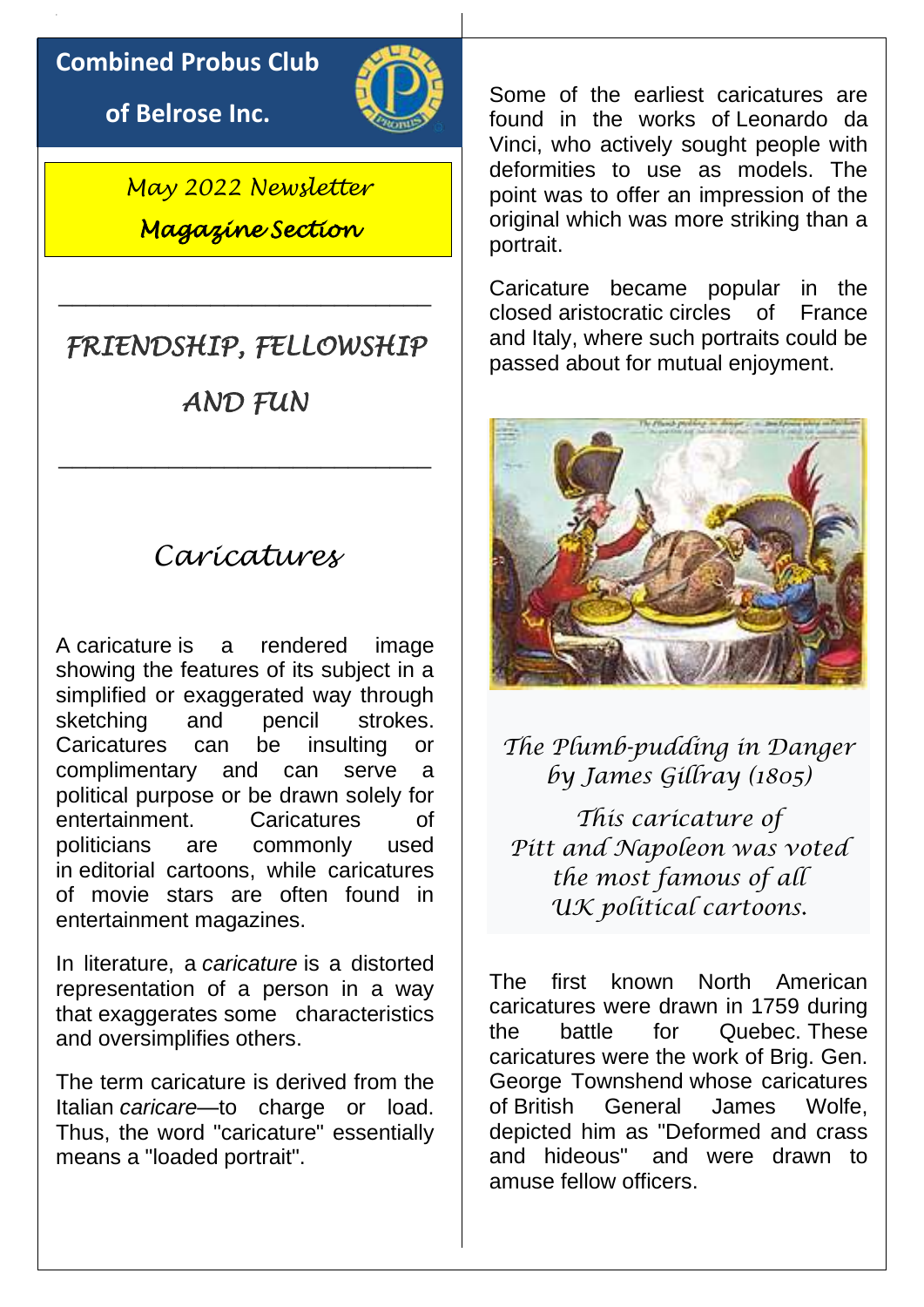Two great practitioners of the art of caricature in 18th-century Britain were [Thomas Rowlandson](https://en.wikipedia.org/wiki/Thomas_Rowlandson) (1756– 1827) and [James Gillray](https://en.wikipedia.org/wiki/James_Gillray) (1757–1815). Rowlandson was more of an artist, and his work took its inspiration mostly from the public at large. Gillray was more concerned with the vicious visual satirisation of political life. They were great friends and caroused together in the pubs of London.

Published from 1868 to 1914, the London weekly magazine *[Vanity](https://en.wikipedia.org/wiki/Vanity_Fair_(British_magazine))  [Fair](https://en.wikipedia.org/wiki/Vanity_Fair_(British_magazine))* became famous for its caricatures of famous people in society.

In a lecture titled *The History and Art of Caricature*, the British caricaturist Ted Harrison said that the caricaturist can choose to either mock or wound the subject with an effective caricature. Drawing caricatures can simply be a form of entertainment and amusement – in which case gentle [mockery](https://en.wikipedia.org/wiki/Mockery) is in order – or the art can be employed to make a serious social or political point.

A caricaturist draws on

(1) the natural characteristics of the subject (the big ears, long nose, etc.);

(2) the acquired characteristics (stoop, scars, facial lines etc.); and

(3) the vanities (choice of hair style, spectacles, clothes, expressions, and mannerisms).

Beside the political and public-figure satire, most contemporary caricatures are used as gifts or souvenirs, often drawn by street vendors. For a small fee, a caricature can be drawn specifically (and quickly) for a patron.

There are numerous museums dedicated to caricature throughout the world, including the *[Museo de la](https://en.wikipedia.org/wiki/Caricature_Museum,_Mexico_City)  [Caricatura](https://en.wikipedia.org/wiki/Caricature_Museum,_Mexico_City)* of [Mexico City,](https://en.wikipedia.org/wiki/Mexico_City) the *[Muzeum](https://en.wikipedia.org/wiki/Museum_of_Caricature,_Warsaw)  [Karykatury](https://en.wikipedia.org/wiki/Museum_of_Caricature,_Warsaw)* in [Warsaw,](https://en.wikipedia.org/wiki/Warsaw) the [Caricatura](https://en.wikipedia.org/wiki/Caricatura_Museum_Frankfurt)  [Museum Frankfurt,](https://en.wikipedia.org/wiki/Caricatura_Museum_Frankfurt) the [Wilhelm Busch](https://en.wikipedia.org/wiki/Wilhelm_Busch_Museum)  [Museum](https://en.wikipedia.org/wiki/Wilhelm_Busch_Museum) in [Hanover](https://en.wikipedia.org/wiki/Hanover) and the *[Cartoonmuseum](https://en.wikipedia.org/wiki/Cartoonmuseum_Basel)* in [Basel.](https://en.wikipedia.org/wiki/Basel) The first museum of caricature in the [Arab](https://en.wikipedia.org/wiki/Arab_world)  [world](https://en.wikipedia.org/wiki/Arab_world) was opened in March, 2009, at [Fayoum,](https://en.wikipedia.org/wiki/Fayoum) Egypt.

*Desmond Robert "Bill" Leak* (9 January 1956 – 10 March 2017)



Bill Leak was an Australian [editorial](https://en.wikipedia.org/wiki/Editorial_cartoon)  [cartoonist,](https://en.wikipedia.org/wiki/Editorial_cartoon) caricaturist and portraitist. He was born in [Adelaide](https://en.wikipedia.org/wiki/Adelaide) on 9 January 1956, the second of three children of Doreen and Reg Leak in what was reportedly a "blue-collar Labour family". He was brought up in [Condobolin](https://en.wikipedia.org/wiki/Condobolin) from his birth until 1967, when the family moved to [Beacon](https://en.wikipedia.org/wiki/Beacon_Hill,_New_South_Wales)  [Hill.](https://en.wikipedia.org/wiki/Beacon_Hill,_New_South_Wales) He attended [Beacon Hill High](https://en.wikipedia.org/wiki/Beacon_Hill_High_School_(New_South_Wales))  [School](https://en.wikipedia.org/wiki/Beacon_Hill_High_School_(New_South_Wales)) and [Forest High School,](https://en.wikipedia.org/wiki/Forest_High_School_(Sydney)) forced to leave the former for the latter after drawing caricatures of his teachers.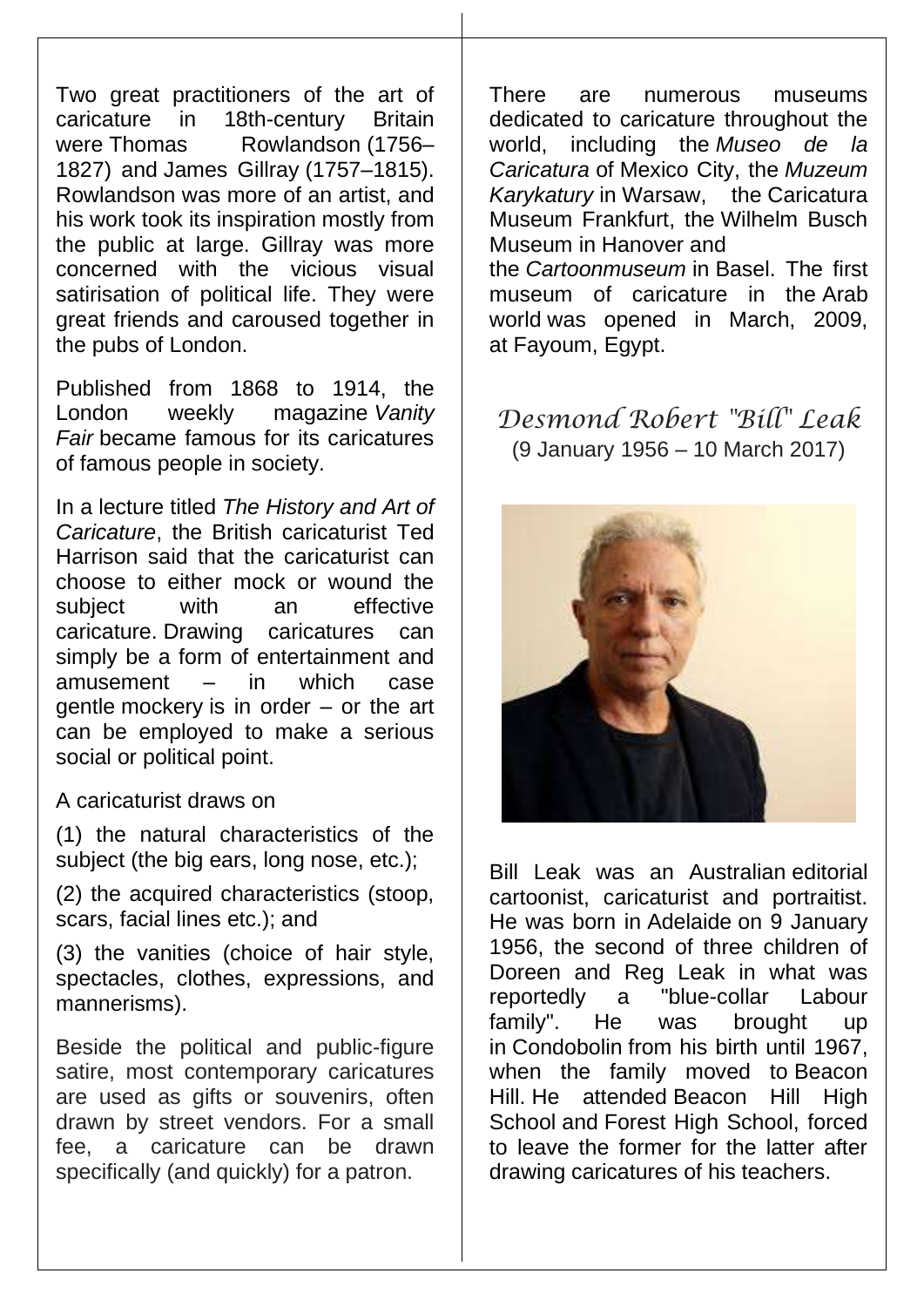Remembering what Beacon Hill was like in the early 1970s, Leak described the place as "intellectually barren, culturally hostile and isolated".

After finishing high school, Leak trained for two years, 1974-1975, at the [Julian Ashton Art School,](https://en.wikipedia.org/wiki/Julian_Ashton_Art_School) dropping out before his studies were completed. He then spent time working as a postman. In the late 1970s, Leak departed Australia on an art pilgrimage to Europe. In 1978, he was particularly impressed by an exhibition of the paintings of [Paul Cézanne](https://en.wikipedia.org/wiki/Paul_C%C3%A9zanne) at the [Grand Palais](https://en.wikipedia.org/wiki/Grand_Palais) in [Paris.](https://en.wikipedia.org/wiki/Paris)

While in [Salzburg](https://en.wikipedia.org/wiki/Salzburg) that same year, Leak met a woman named Astrid and they married soon after. The couple lived together in [Bavaria](https://en.wikipedia.org/wiki/Bavaria) until 1982, when they relocated to Australia. They divorced in the early 1990s.

Leak began drawing cartoons professionally in 1983, first for *[The](https://en.wikipedia.org/wiki/The_Bulletin_(Australian_periodical))  [Bulletin](https://en.wikipedia.org/wiki/The_Bulletin_(Australian_periodical))* and then for *[The Sydney](https://en.wikipedia.org/wiki/The_Sydney_Morning_Herald)  [Morning Herald](https://en.wikipedia.org/wiki/The_Sydney_Morning_Herald)* until 1994, when he was recruited by News Limited to contribute to *[The Daily Telegraph-](https://en.wikipedia.org/wiki/The_Daily_Telegraph_(Sydney))[Mirror](https://en.wikipedia.org/wiki/The_Daily_Telegraph_(Sydney))* and later to *[The Australian](https://en.wikipedia.org/wiki/The_Australian)*.

As an artist and illustrator, Leak was acclaimed by iournalist Peter [FitzSimons](https://en.wikipedia.org/wiki/Peter_FitzSimons) as "colossally talented, driven, and passionate for his craft".

Leak's editorial cartoons for *The Australian* were at the centre of several controversies. Works that received considerable media coverage include a 2006 cartoon drawn during the [West](https://en.wikipedia.org/wiki/West_Papuan_refugee_dispute)  [Papuan refugee dispute,](https://en.wikipedia.org/wiki/West_Papuan_refugee_dispute) a series of cartoons in 2007 that featured Kevin Rudd as Tintin, a 2015 cartoon

depicting starving Indian people attempting to eat solar panels and two cartoons in 2016, one an illustration of a neglectful Aboriginal father and another that depicted [same-sex](https://en.wikipedia.org/wiki/Same-sex_marriage)  [marriage](https://en.wikipedia.org/wiki/Same-sex_marriage) campaigners wearing rainbow-coloured Nazi uniforms.

Leak first entered the [Archibald Prize](https://en.wikipedia.org/wiki/Archibald_Prize) in 1984. That year, he swore that he would never enter again but changed his mind in 1989, entering a portrait of [Don Bradman,](https://en.wikipedia.org/wiki/Don_Bradman) which was named as one of 24 finalists that year.

He entered portraits of [Malcolm](https://en.wikipedia.org/wiki/Malcolm_Turnbull)  [Turnbull](https://en.wikipedia.org/wiki/Malcolm_Turnbull) in 1994, [Graham](https://en.wikipedia.org/wiki/Graham_Richardson)  [Richardson](https://en.wikipedia.org/wiki/Graham_Richardson) in 1995, [Tex Perkins](https://en.wikipedia.org/wiki/Tex_Perkins) in 1997, [Gough Whitlam](https://en.wikipedia.org/wiki/Gough_Whitlam) in 1998, [Sir Les](https://en.wikipedia.org/wiki/Sir_Les_Patterson)  [Patterson](https://en.wikipedia.org/wiki/Sir_Les_Patterson) in 2000 and Robert [Hughes](https://en.wikipedia.org/wiki/Robert_Hughes_(critic)) in 2001. He won the [Packing](https://en.wikipedia.org/wiki/Packing_Room_Prize)  [Room Prize](https://en.wikipedia.org/wiki/Packing_Room_Prize) twice (for portraits of Tex Perkins and Sir Les Patterson) and also won the People's Choice Award for his portrait of Malcolm Turnbull. He was also a subject for People's Choice Award winners [Esther Erlich](https://en.wikipedia.org/wiki/Esther_Erlich) (2000) and [Jo Palaitis](https://en.wikipedia.org/wiki/Josonia_Palaitis) (1995).

Of his long association with the Archibald Prize, News Limited journalist Roger Coombs wrote in 2008 that Leak "is widely regarded by good judges as the best painter never to have won the Archibald prize".

On 10 March 2017, Leak died in hospital following a suspected heart attack. He was 61 years old.

\_\_\_\_\_\_\_\_\_\_\_\_\_\_\_\_\_\_\_\_\_\_\_\_\_\_\_\_\_\_\_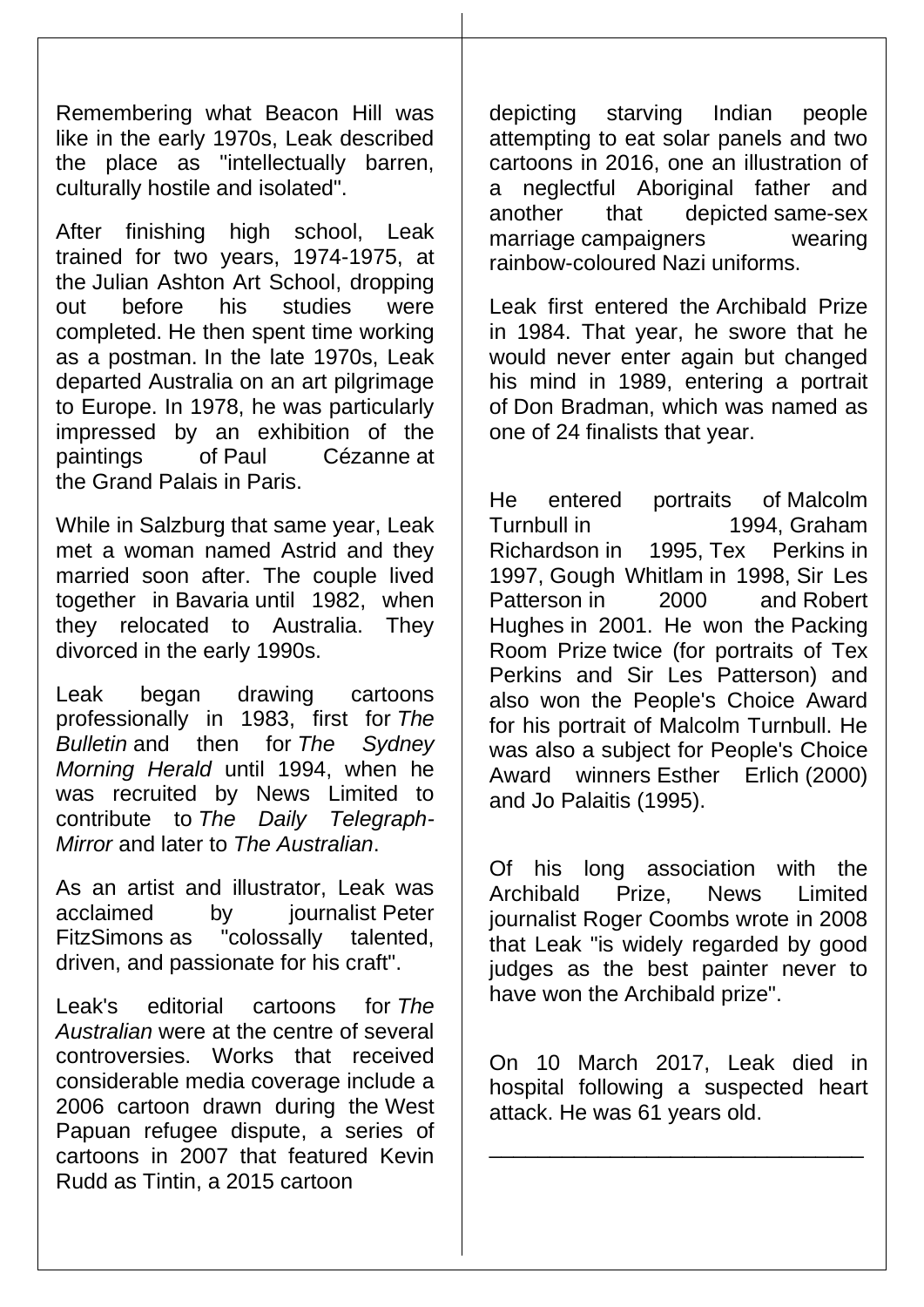## *Dolly Parton*

Dolly Rebecca Parton was born January 19, 1946, in a one-room cabin on the banks of the [Little Pigeon](https://en.wikipedia.org/wiki/Little_Pigeon_River_(Tennessee))  [River](https://en.wikipedia.org/wiki/Little_Pigeon_River_(Tennessee)) in [Pittman, Tennessee.](https://en.wikipedia.org/wiki/Pittman_Center,_Tennessee) She is the fourth of twelve children born to Avie Lee Caroline [\(née](https://en.wikipedia.org/wiki/Maiden_and_married_names) Owens; 1923– 2003) and Robert Lee Parton Sr. (1921–2000). As of 2021, Parton has three deceased siblings.

Parton's father, known as "Lee", worked in the mountains of East Tennessee, first as a [sharecropper](https://en.wikipedia.org/wiki/Sharecropper) and later tending his own small tobacco farm and acreage. He also worked construction jobs to supplement the farm's small income. Despite her father's illiteracy, Parton has often commented that he was one of the smartest people she had ever known in regards to business and making a profit.

Parton's mother, Avie Lee, cared for their large family. Her 11 pregnancies (the tenth being twins) in 20 years made her a mother of 12 by age 35. Parton credits her musical abilities to her mother; often in poor health, she still managed to keep house and entertain her children with [Smoky](https://en.wikipedia.org/wiki/Great_Smoky_Mountains)  [Mountain](https://en.wikipedia.org/wiki/Great_Smoky_Mountains) [folklore](https://en.wikipedia.org/wiki/Folklore) and ancient [ballads.](https://en.wikipedia.org/wiki/Ballad) Avie Lee's family were originally from [Wales](https://en.wikipedia.org/wiki/Wales) and they sang the old songs of the [immigrants](https://en.wikipedia.org/wiki/Immigrants) who had moved to southern [Appalachia](https://en.wikipedia.org/wiki/Appalachia) over a century earlier.

Parton has long credited her father for her business savvy, and her mother's family for her musical abilities.

When Parton was a small girl, her family moved from the Pittman Center area to a farm up on nearby Locust Ridge. Most of her cherished memories of youth happened there. The farm acreage and surrounding woodland inspired her to write the song ["My Tennessee Mountain Home"](https://en.wikipedia.org/wiki/My_Tennessee_Mountain_Home_(song)) in the 1970s. In the late 1980's, years after the farm was sold, Parton bought it back. Her brother Bobby helped with building restoration and new construction.

Parton has described her family as being "dirt poor". Parton's father paid the doctor who helped deliver her with a bag of [cornmeal.](https://en.wikipedia.org/wiki/Cornmeal) She outlined her family's poverty in her early songs ["Coat of Many Colours"](https://en.wikipedia.org/wiki/Coat_of_Many_Colors_(song)) and ["In the](https://en.wikipedia.org/wiki/In_the_Good_Old_Days_(When_Times_Were_Bad))  [Good Old Days \(When Times Were](https://en.wikipedia.org/wiki/In_the_Good_Old_Days_(When_Times_Were_Bad))  [Bad\)"](https://en.wikipedia.org/wiki/In_the_Good_Old_Days_(When_Times_Were_Bad)).

Music played an important role in her early life. She was brought up in the [Church of God \(Cleveland,](https://en.wikipedia.org/wiki/Church_of_God_(Cleveland,_Tennessee))  [Tennessee\)](https://en.wikipedia.org/wiki/Church_of_God_(Cleveland,_Tennessee)) in a congregation her grandfather, Jake Robert Owens, pastored. Her earliest public performances were in the church, beginning at age six. At seven, she started playing a homemade guitar. When she was eight, her uncle bought her first real guitar.

Parton began performing as a child, singing on local radio and television programs. At 13, she made her first recording (the single "Puppy Love") on a small Louisiana label, [Goldband Records,](https://en.wikipedia.org/wiki/Goldband_Records) After graduating from [Sevier County High](https://en.wikipedia.org/wiki/Sevier_County_High_School)  [School](https://en.wikipedia.org/wiki/Sevier_County_High_School) in 1964, Parton moved to Nashville the next day and her initial success came as a songwriter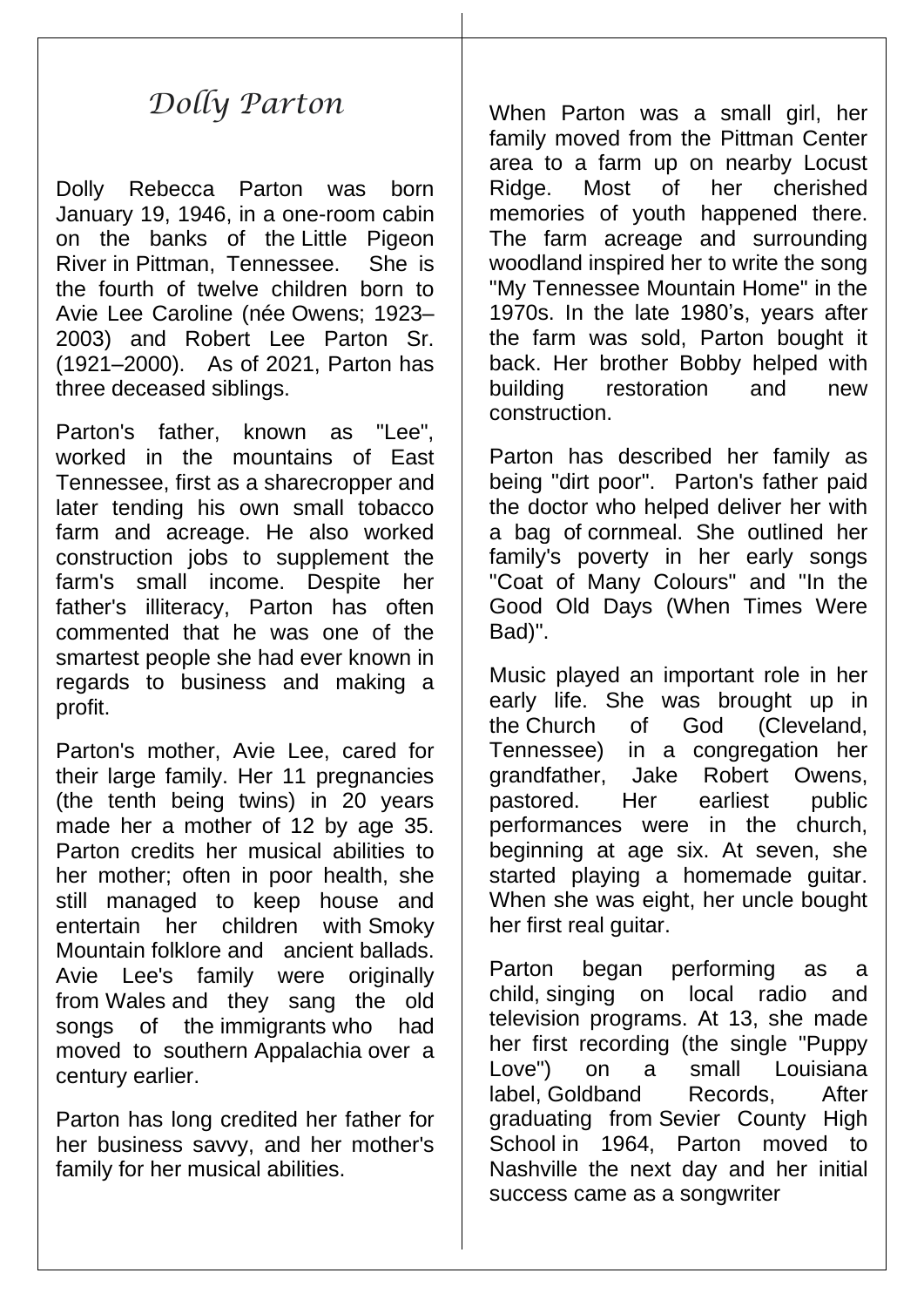On May 30, 1966, Parton married Carl Thomas Dean after meeting him in a laundrette. He has always shunned publicity and rarely accompanies his wife to any events. In 2011 Parton said, "We're really very proud of our marriage. It's the first for both of us. And the last." In 2016, Parton announced that she and her husband would renew their vows in honour of their 50th wedding anniversary

Parton and Dean helped raise several of Parton's younger siblings. Because she suffered from [endometriosis,](https://en.wikipedia.org/wiki/Endometriosis) a condition which eventually required her to undergo a [hysterectomy,](https://en.wikipedia.org/wiki/Hysterectomy) the couple have no children of their own.

Since the mid-1980s, Parton has supported many charitable efforts, particularly in the area of literacy. Her literacy program, Dolly Parton's Imagination Library, mails one book per month to each enrolled child from the time of their birth until they enter kindergarten. Currently, over 1600 local communities provide books to almost 850,000 children each month across the U.S., Canada, the UK, Australia, and the Republic of Ireland. In 2018, Parton was honoured by the Library of Congress on account of the "charity sending out its 100 millionth book".

In response to the [COVID-19](https://en.wikipedia.org/wiki/COVID-19_pandemic)  [pandemic,](https://en.wikipedia.org/wiki/COVID-19_pandemic) Parton donated \$1 million towards research at [Vanderbilt](https://en.wikipedia.org/wiki/Vanderbilt_University_Medical_Center)  [University Medical Center](https://en.wikipedia.org/wiki/Vanderbilt_University_Medical_Center) and encouraged those who can afford it to make similar donations. She said "I'm a very proud girl today to know I had anything at all to do with something that's going to help us

through this crazy pandemic." Her donation funded the critical early stages of development of the [Moderna](https://en.wikipedia.org/wiki/Moderna) vaccine.

Parton is known for having undergone considerable plastic surgery. On a 2003 episode of *[The Oprah Winfrey](https://en.wikipedia.org/wiki/The_Oprah_Winfrey_Show)  [Show](https://en.wikipedia.org/wiki/The_Oprah_Winfrey_Show)*, Winfrey asked what kind of [cosmetic surgery](https://en.wikipedia.org/wiki/Cosmetic_surgery) Parton had undergone. Parton replied that cosmetic surgery was imperative in keeping with her famous image. Parton has repeatedly joked about her physical image and surgeries, saying, "It takes a lot of money to look this cheap". When asked about future plastic surgeries, she famously said, "If I see something sagging, bagging or dragging, I'll get it nipped, tucked or sucked." Parton's feminine escapism is acknowledged in her words, "Womanhood was a difficult thing to get a grip on in those hills, unless you were a man."

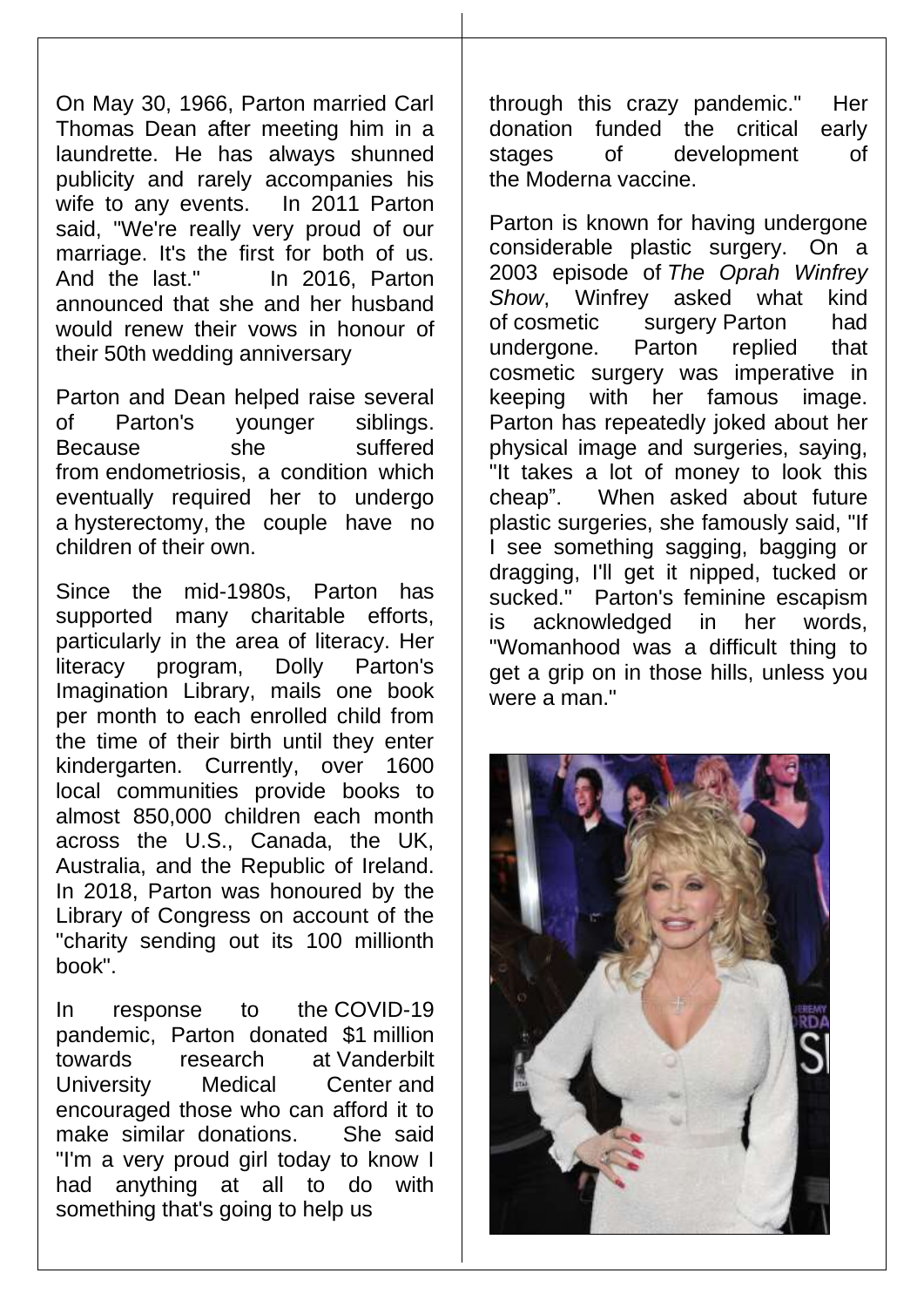# *Mosman Rowers Art Exhibition*



Judee Radford below her painting "Ferry Ride from Mosman"



Visitors to the exhibition (clockwise from left)

Kevin and Judee Radford, Heather and Malcolm McLean, Barbara and Peter Moxham, Les and Clare Bassett, Jenny and Geoff Jones

## *Coogee*

The name Coogee is said to be taken from a local [Aboriginal](https://en.wikipedia.org/wiki/Australian_Aborigine) word *koojah*  meaning "the smell of the seaweed drying"

Coogee was gazetted as a village in 1838. The first school was built in 1863, and the building converted into the Coogee Bay Hotel in 1873. Three years later, Coogee Public School was established..

Coogee was connected to the [City of](https://en.wikipedia.org/wiki/Trams_in_Sydney)  [Sydney by electric tram](https://en.wikipedia.org/wiki/Trams_in_Sydney) in 1902. The suburb's popularity as a seaside resort was then guaranteed.



### *Tom Roberts, Holiday Sketch at Coogee, 1888*

The [Coogee Surf Life Saving Club](https://en.wikipedia.org/wiki/Coogee_Surf_Life_Saving_Club) was founded in 1907 by local people who believed swimmers needed protection from the dangers of the surf. The CSLSC prides itself on being a pioneer in the realm of surf life saving. In fact, the first mass rescue, night surf carnival, shark attack and the development of the resuscitation technique are attributed to the CSLSC.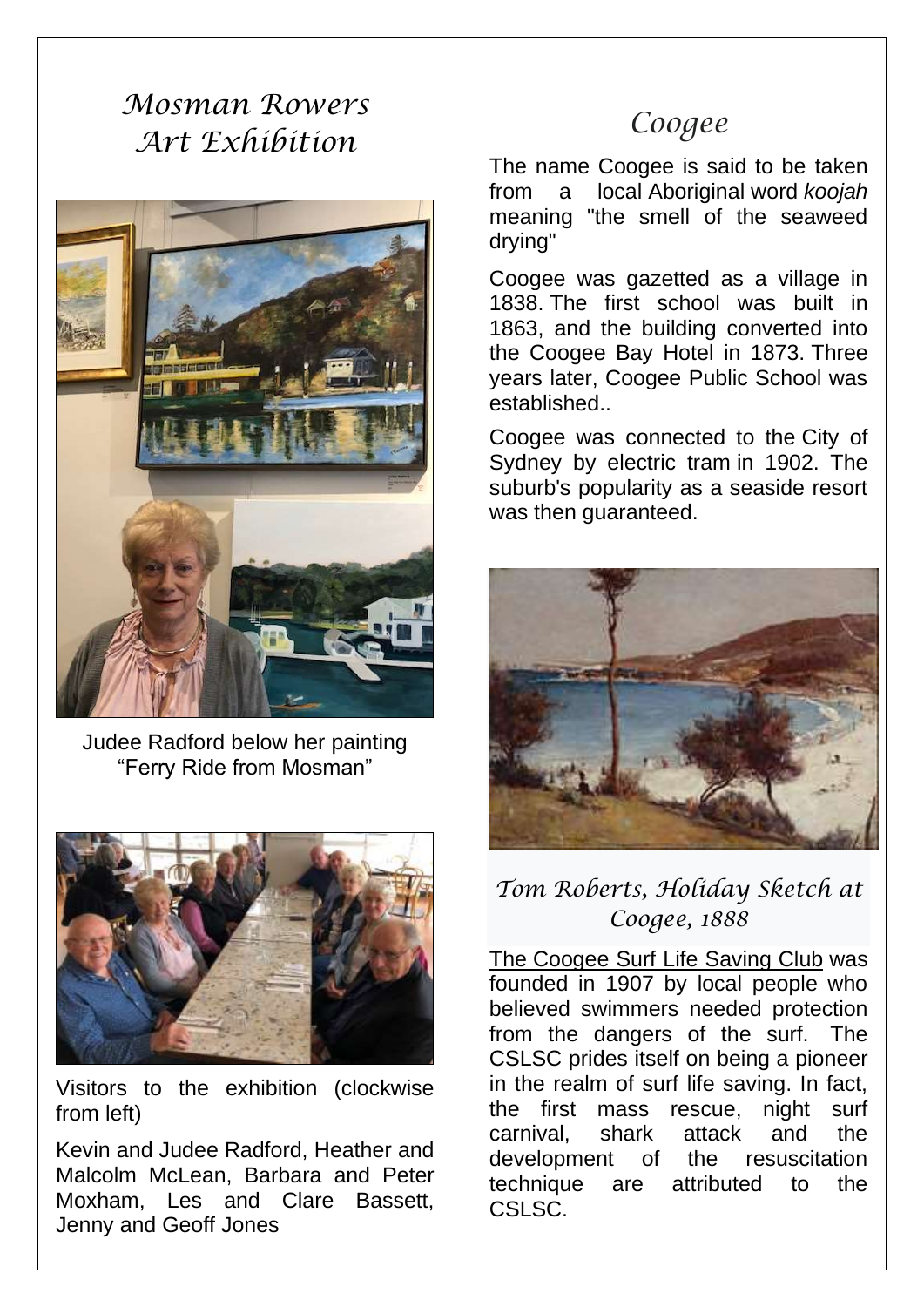#### The Coogee Palace Aquarium and Swimming Baths

Officially opened on 23 December 1887 the complex included an indoor Swimming pool (25 x 10 meters), an aquarium featuring the tiger shark from the famous [Shark Arm case,](https://en.wikipedia.org/wiki/Shark_Arm_case) a great hall that could be used as a roller skating rink, Canadian toboggan ran down the hillside for over 70 meters, and a herd of 14 donkeys to ride as well as swings, whirligigs, rocking horses, toy boats, aviaries, flower beds, bandstand and an open-air bar.

In June 1945, a strong storm caused the large dome to collapse. In 1987 the Coogee Palace and Dome was re-built and converted to restaurants and bars..

#### Eileen O'Connor and Our Lady's Nurses for the Poor

[Eileen O'Connor,](https://en.wikipedia.org/wiki/Eileen_Rosaline_O%27Connor) a devout but severely disabled young woman, met the first Catholic priest in charge of the Coogee parish, Fr [Ted McGrath,](https://en.wikipedia.org/wiki/Ted_McGrath) in 1911. Together they determined to found an order of nurses dedicated to looking after the sick poor in their own homes. Despite the pain and partial paralysis from her spinal condition, O'Connor proved to be an indefatigable and intelligent organizer and teacher whose love and faith inspired her own and later generations of nurses.

On 15 April 1913 in Coogee the pair co-founded Our Lady's Nurses for the Poor. A donor bought for them a house at 35 Dudley Street, Coogee, which, with extensions, still houses the order. Despite many difficulties from Church authorities the order was firmly established by the time of Eileen's

death aged 28 in 1921. Under the leadership of [Theresa \(Cissie\)](https://en.wikipedia.org/wiki/Theresa_(Cissie)_McLaughlin)  [McLaughlin](https://en.wikipedia.org/wiki/Theresa_(Cissie)_McLaughlin) and later superiors, it has continued to provide a range of services to those in need in inner Sydney and elsewhere. Eileen is buried in the Dudley Street property. The cause for her [canonisation](https://en.wikipedia.org/wiki/Canonisation) is under way and she is likely to become the second Australian canonised Catholic saint.



*Coogee Pier*

#### The Coogee Pier

In 1924 construction started on an 'English seaside style' amusement pier at Coogee Beach. On 24 July 1928, the pier was officially opened, reaching 180 metres out into the sea complete with a 1400-seat theatre, a 600 capacity ballroom, a 400-seat restaurant upstairs, small shops and a penny (machine) arcade. Unfortunately, Coogee's rough surf damaged the pier and it was demolished in 1934. Lifeguards recently discovered remains of the pier on the ocean floor about 50 metres out from shore.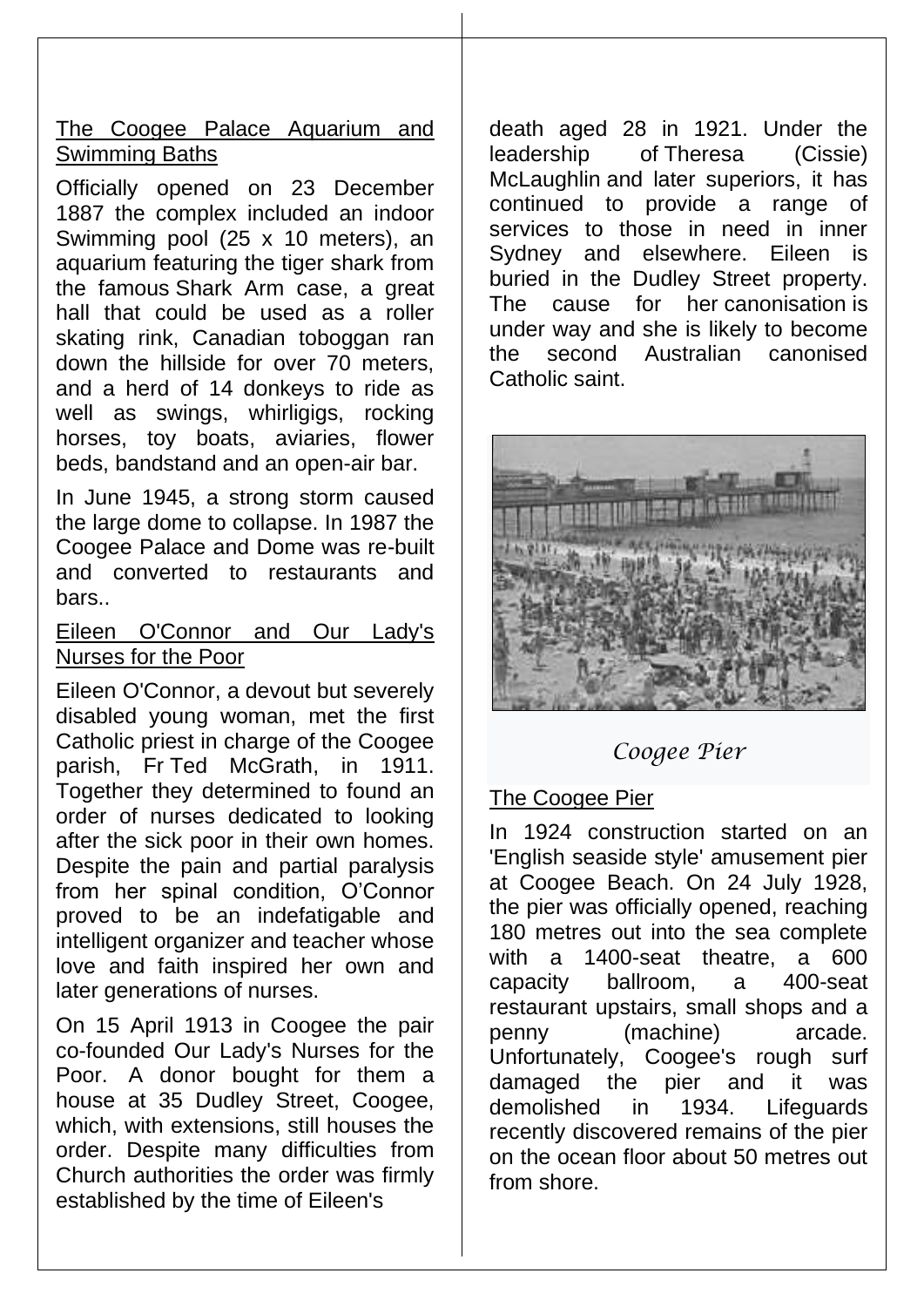

# Every time I cry they stick a boob in my mouth



*After being married for 30 years a wife asked her husband to describe her.*

*He looked at her for a while, then said "your're an alphabet wife…..A, B, C, D, E, F, G, H, I, J, K"*

*She asks…."What does that mean!"*

*He said "Adorable, Beautiful, Cute, Delightful, Elegant, Fabulous, Gorgeous and Hot"*

*She smiled happily and said…"Oh, that's so lovely but what about I, J, K?*

*He said….."I'm just kidding"* 

### *Anagrams*

An anagram is a word or phrase formed by rearranging the letters of a different word or phrase, typically using all the original letters exactly once. For example, the word *anagram* itself can be rearranged into *nag a ram*.

The original word or phrase is known as the *subject* of the anagram. Any word or phrase that exactly reproduces the letters in another order is an anagram. Someone who creates anagrams may be called an "anagrammatist", and the goal of a serious or skilled anagrammatist is to produce anagrams that reflect or comment on their subject.

They may be a parody, a criticism or satire. For example:

- ["New York Times"](https://en.wikipedia.org/wiki/The_New_York_Times) = ["monkeys write"](https://en.wikipedia.org/wiki/Infinite_monkey_theorem)
- ["Church of Scientology"](https://en.wikipedia.org/wiki/Church_of_Scientology) = "rich-chosen goofy cult"
- ["McDonald's](https://en.wikipedia.org/wiki/McDonald%27s) restaurants" = ["Uncle Sam's](https://en.wikipedia.org/wiki/Uncle_Sam) standard rot"
- ["coronavirus"](https://en.wikipedia.org/wiki/Coronavirus) = ["carnivorous"](https://en.wikipedia.org/wiki/Carnivore)

An anagram may also be a synonym of the original word. For example:

- "evil" = "vile"
- "a [gentleman"](https://en.wikipedia.org/wiki/Gentleman) = "elegant man"
- "eleven plus two" = "twelve plus one"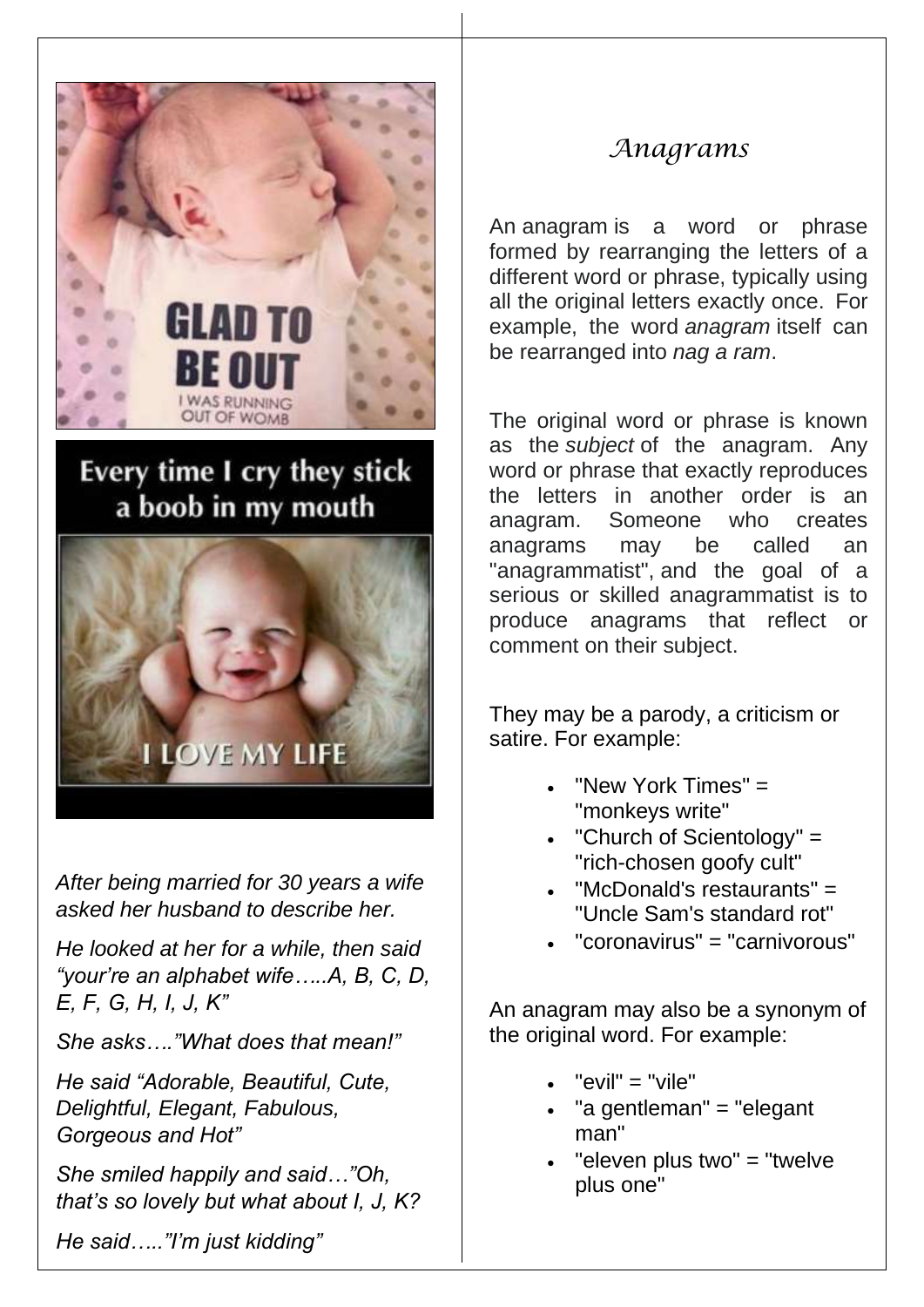## *Marital Bliss*

An anagram that has a meaning opposed to that of the original word or phrase is called an "antigram". For example:

- "restful" = "fluster"
- ["funeral"](https://en.wikipedia.org/wiki/Funeral)  $=$  "real fun"
- ["adultery"](https://en.wikipedia.org/wiki/Adultery) = "true lady"
- "forty five" = "over fifty"
- ["Santa"](https://en.wikipedia.org/wiki/Santa) = ["Satan"](https://en.wikipedia.org/wiki/Satan)

Now it's your turn. See if you can rearrange the letters in these words.

Answers are on the next page.

- 1. Presbyterian
- 2. Astronomer
- 3. The eyes
- 4. George Bush
- 5. The morse code
- 6. Dormitory
- 7. Slot machines
- 8. Animosity
- 9. Election results
- 10. Snooze alarms
- 11. A decimal point
- 12. The earthquakes

*With thanks to John Robinson*

\_\_\_\_\_\_\_\_\_\_\_\_\_\_\_\_\_\_\_\_\_\_\_\_\_\_\_\_\_\_\_





"You're supposed to say 'l do," not 'I'll try."